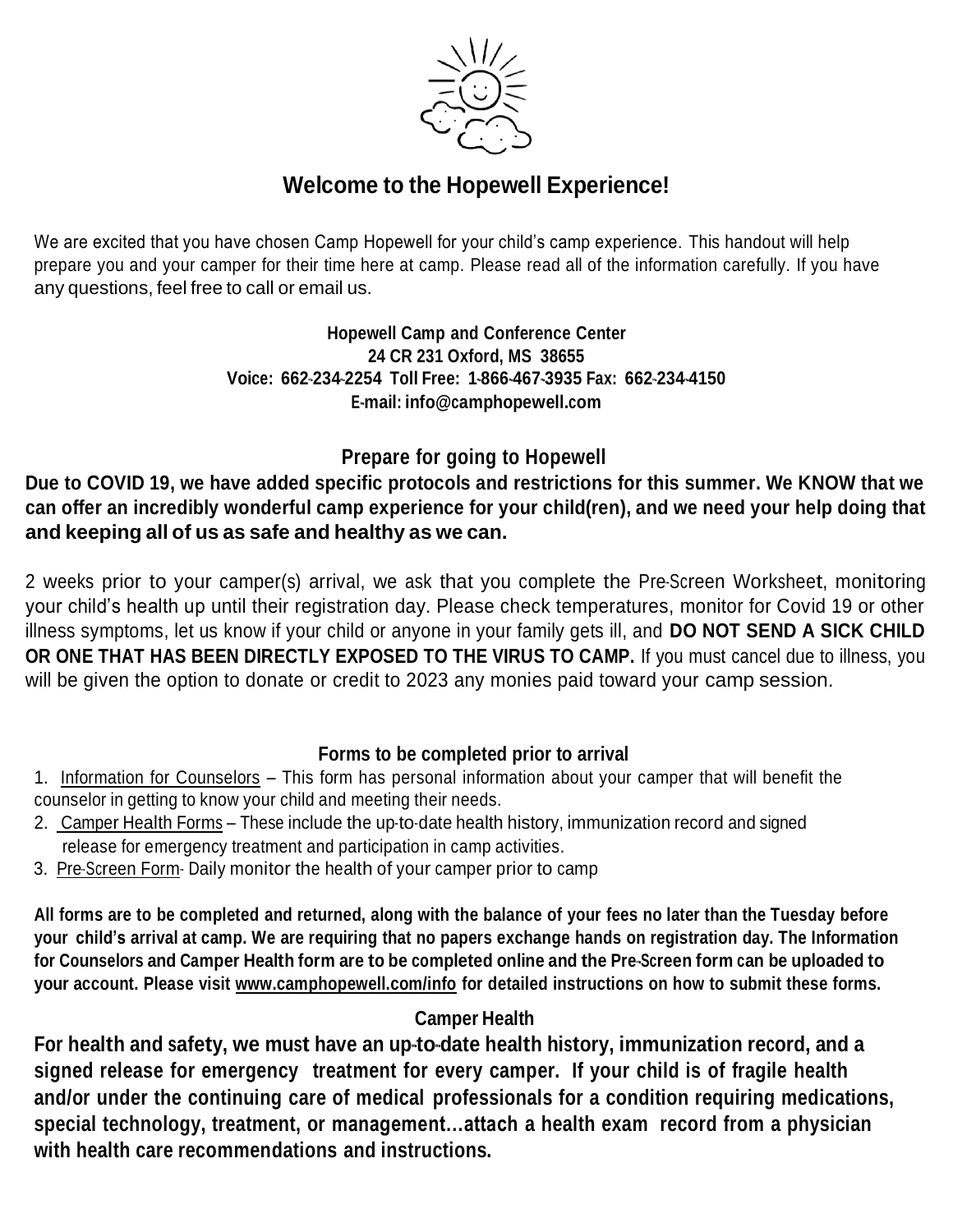Separate all medications from other belongings so they can be turned in to the Health Care Manager at registration. *Do not pack medications in with a camper's luggage***.** All prescriptions must be in their original container with clear instructions for dispensing them. The resident Health Care Manager will dispense medications according to doctor's orders. All campers will see the Health Care Manager or Camp Nurse during registration with a parent for a health screening. If your child is on medication for ADD/ADHD, please talk with a Director before taking the child off the medication while at camp.

Non-prescription drugs that may be administered in our Health Center by the Health Care Manager or the Camp Nurse include: Acetaminophen (Tylenol); Ibuprofen (Advil); Antacids (Tums, Pepto Bismal); Imodium AD; Allergy/Sinus medication (Benadryl, Sudafed, Tylenol Cold); Cough Syrup (Tussin); Antibiotic Ointments; Hydrocortisone Cream; Cleansers (Alcohol, Hydrogen Peroxide); and eye drops. If there are any restrictions for your camper, please note this on the health form. If your child develops a condition while at camp that needs the attention of a doctor, we will notify the parent or guardian. We will be monitoring camper and staff health daily for elevated temperatures as well as any other symptoms of illness. If a child or staff member is suspected of having Covid-19, they will be immediately isolated in our infirmary with a staff member, and the parent/guardian will be immediately notified. If a child or staff member is confirmed positive, all parents will be notified.

#### **Camper Mail**

Write some letters encouraging your child to have fun and inquiring about new friends and new things being learned. Tell your child how proud you are of him/her and how much you love them, while avoiding references to how much they are being missed. Pack these letters with your camper, as mail will not be collected during registration or delivered during our sessions this year by camp staff. You may FAX letters to (662-234-4150) and they will be delivered around lunchtime each day. For a fee, you may also wish to use Bunk1.com's one-way email service. You may access this service via our website (www.camphopewell.com) by clicking on "Summer Camp" and then "Bunk 1". Bunknotes and faxes must be sent prior to 10 am on the desired delivery day otherwise they will be delivered the following day. *Bunknotes or faxes sent from parents after 10 am on the last full day of the camp session will not be delivered to the camper.* **Do not send snacks. The camp will provide all snacks.**

## **How To Pack**

Space is limited in the cabins and campers will need to keep their things well organized in a plastic tub or trunk. We are trying to prevent contact among camper and staff belongings in the cabin, so providing a container for all luggage is essential. A laundry bag will help keep up with dirty clothes. Do not send new or valuable items, such as personal sports equipment that you do not want to risk getting lost or damaged. Please know that Hopewell cannot be responsible for loss or damage to any personal items brought to camp. Also, **do not bring electronics (MP3 players, video games, cell phones, etc.).** Pocketknives or other weapons are not permitted at camp. Campers are not allowed to have pets, alcohol, drugs, or tobacco at camp. Please do not send cash with your camper. Make a store deposit for camp souvenirs, if you like. **Identify your child's things by using nametags or a laundry marker.** Involve your child in packing for camp so they will know what they are bringing. There is a Lost and Found table at the pavilion at Check Out where items will stay until noon the following day. Items found left at camp will be held for **three days.** You have until then to make arrangements to pick up lost items. Any items requested to be mailed will be done at the expense of the person making the request. Unclaimed items will be donated to charity.

**To expedite the loading and unloading process, we ask that you please pack all belongings together in as few containers as possible with your camper's name clearly marked. Plastic tubs or trunks work very well!**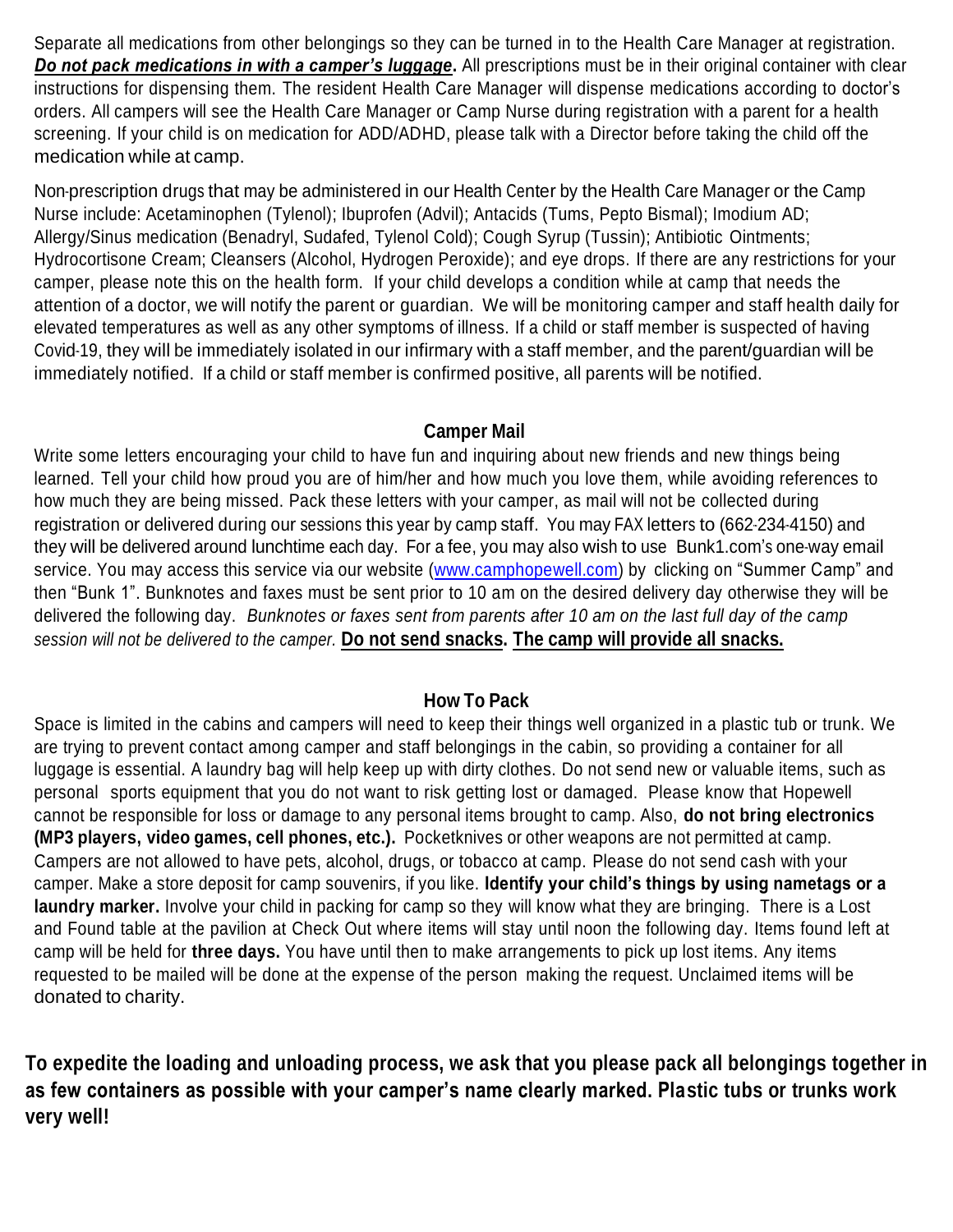## **Suggested What to Bring List (for all camp sessions)**

| Pillow                             | Bathing Suits (2) (no string bikinis, please)        |
|------------------------------------|------------------------------------------------------|
| Sheets, 2 twin size                | Short sleeved shirts (one per day)                   |
| <b>Blanket, Quilt or Comforter</b> | Shorts (1 pair per day)                              |
| Towels (3-4)                       | Rain Coat/Jacket                                     |
| Washcloth                          | Pajamas                                              |
| Shampoo/Conditioner                | Underwear (one set per day)                          |
| Body Wash or Soap                  | Socks, (1 pair per day, plus 1)                      |
| <b>Toothbrush and Toothpaste</b>   | Shoes, 2 old pair, 1 being sneakers                  |
| Comb/Brush                         | Water shoes (no flip flops)                          |
| Deodorant                          | Laundry bag                                          |
| <b>Insect Repellent</b>            | Bible and (optional) Journal                         |
| Sunscreen                          | Writing kit (paper, pre-addressed stamped envelopes) |
| Other Toilet Articles as needed    | Flashlight                                           |
| Long Pants, 1 pair                 |                                                      |

Medications (remember to give to Camp Nurse or Health Care Manager at registration)

**Parents:** Please remember **rain gear**. These items are often forgotten, and are very important for a comfortable camp experience. Also, good, **comfortable shoes** for lots of hiking and playing are a must. NEW shoes are not a good option, as they will get very dirty and are not broken into, yet.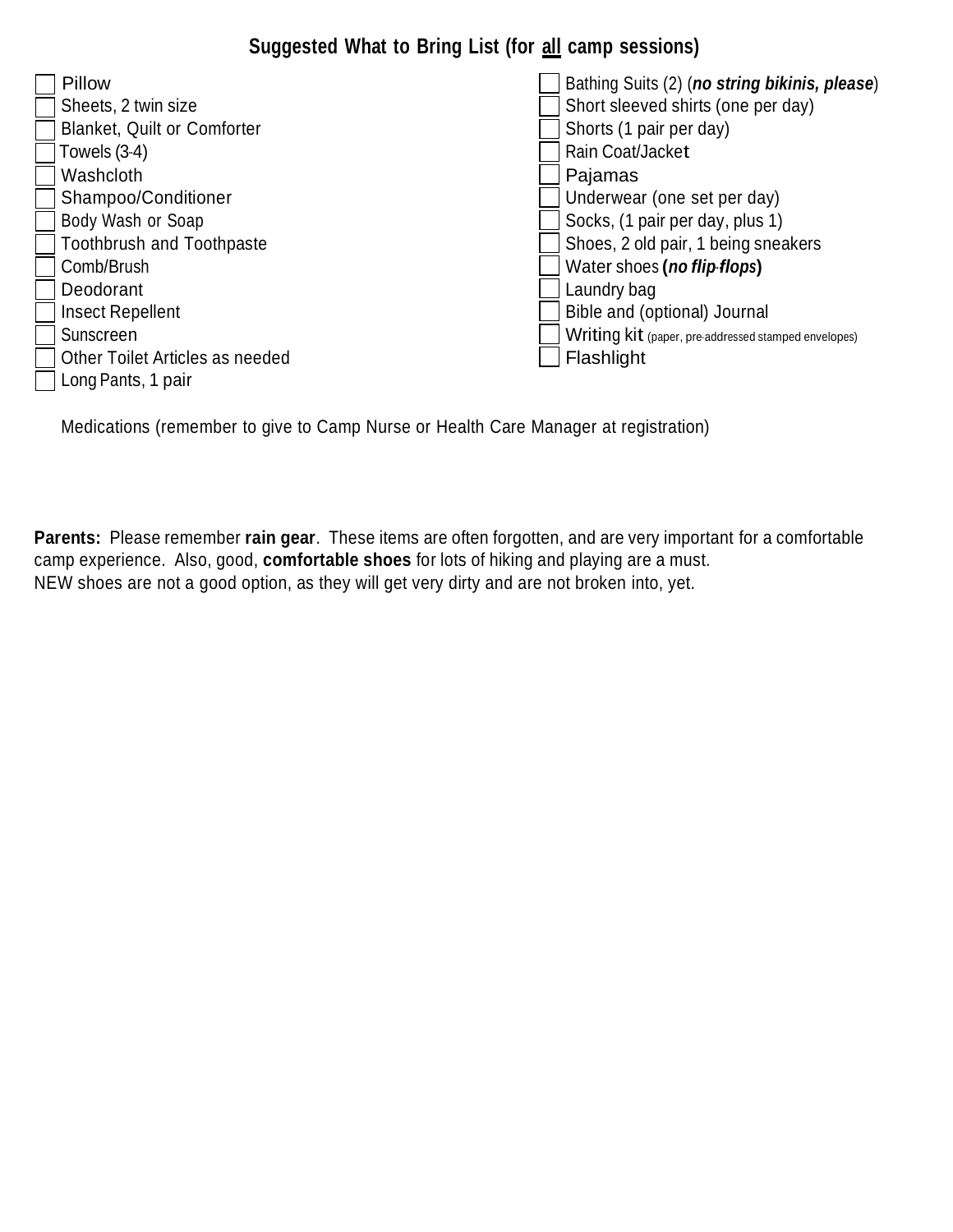## **When You Arrive**

**Registration will continue to be drive-thru for camp this summer, so we ask that you please be patient and** follow instructions as best as possible. Know that we are doing all of this for the health of your camper, our **staff, and those loved ones we are all in contact with.**

Campers with last names A - L will check-in from 3-3:45. Last names M - Z will check-in from 3:45-4:30. Weebit will check-in at 1:30. If you arrive early, you will have to wait on the side of the Hopewell road until your designated time. The gate will be closed until time, and cars will be admitted in an orderly process. **Only 1 person should bring a child to camp, if possible. Temperatures will be checked for all persons in the vehicle, so limiting people will help this process go swiftly.** *Please note that if one person in your vehicle* registers with a temperature above 100, your camper(s) will not be permitted to stay at camp. You will **remain in your vehicle throughout registration, so please prepare yourselves and your camper for this. Goodbyes will need to be said in the car. Parents/Guardians will have the opportunity to meet Directors, Health Care Personnel and Counselors, but will do so socially distant in their vehicle. No payment or** paperwork will be received on registration day. This all must be complete prior to the Sunday that your **camper arrives at camp.**

## **While Your Child Is at Camp**

Our staff is asked to pray for each camper each day that they are at camp. We also encourage family and church members to pray for your child each day. Also remember the staff, asking God to show His Grace through them to your child. Your child will be eating 3 very good meals a day while at camp. Snacks will be provided in the afternoon and in the evening. Please let us know of any dietary needs of your child. Campers will participate in Bible Studies in the morning and worship services in the evening, including a very special worship service on the last night of camp. If inclement weather should occur at any time during your child's stay at camp, staff will follow the safety procedures established and taught to them at Camp Hopewell. Camp staff have cell phones for communication between staff. Your child may participate in strenuous active games, indoor and outdoor activities, such as swimming, games, challenge and ropes course,archery and other such activities as scheduled. Please let us know of any restrictions that your child may have in any activities typical for camp.

**Every morning prior to breakfast, campers and staff will have their temperatures checked to monitor for any signs of illness. Handwashing procedures will be strictly enforced, and hand sanitizer will be used continuously throughout the day. Campers will practice social distancing as much as possible, and will wear masks only when necessary. Cabin groups will be separated, and campers will have only socially distant contact with members of other cabin groups. Counselors will not mix between cabin groups, either. Activities will be outdoors as much as possible, and certain activities may not be permitted this** summer. Worship will occur either outdoors or in our large rec hall that has large doors that open to the outside. Sections will be marked off in the dining hall, at the pavilion and in the rec hall to designate the **spaces for each cabin group. Singing will only occur outside to minimize risks associated with that. Equipment will only be shared amongst a cabin group, and will be sanitized in between use. Procedures in the dining hall will help to minimize potential spread of illness. Cabin groups will stagger their eating times, and kitchen staff will serve meals wearing proper attire. There will be no sharing between cabin groups.** For everything, fun will be the priority, but good health practices will be in place in all we do this summer.

#### **Departure**

On the last day of camp, Friday, we will close our session with a worship service prior to departure. **Unfortunately, parents/family members will not be able to attend.** Your child will participate inthe service, sharing something they have learned during their time at camp. The service will be recorded and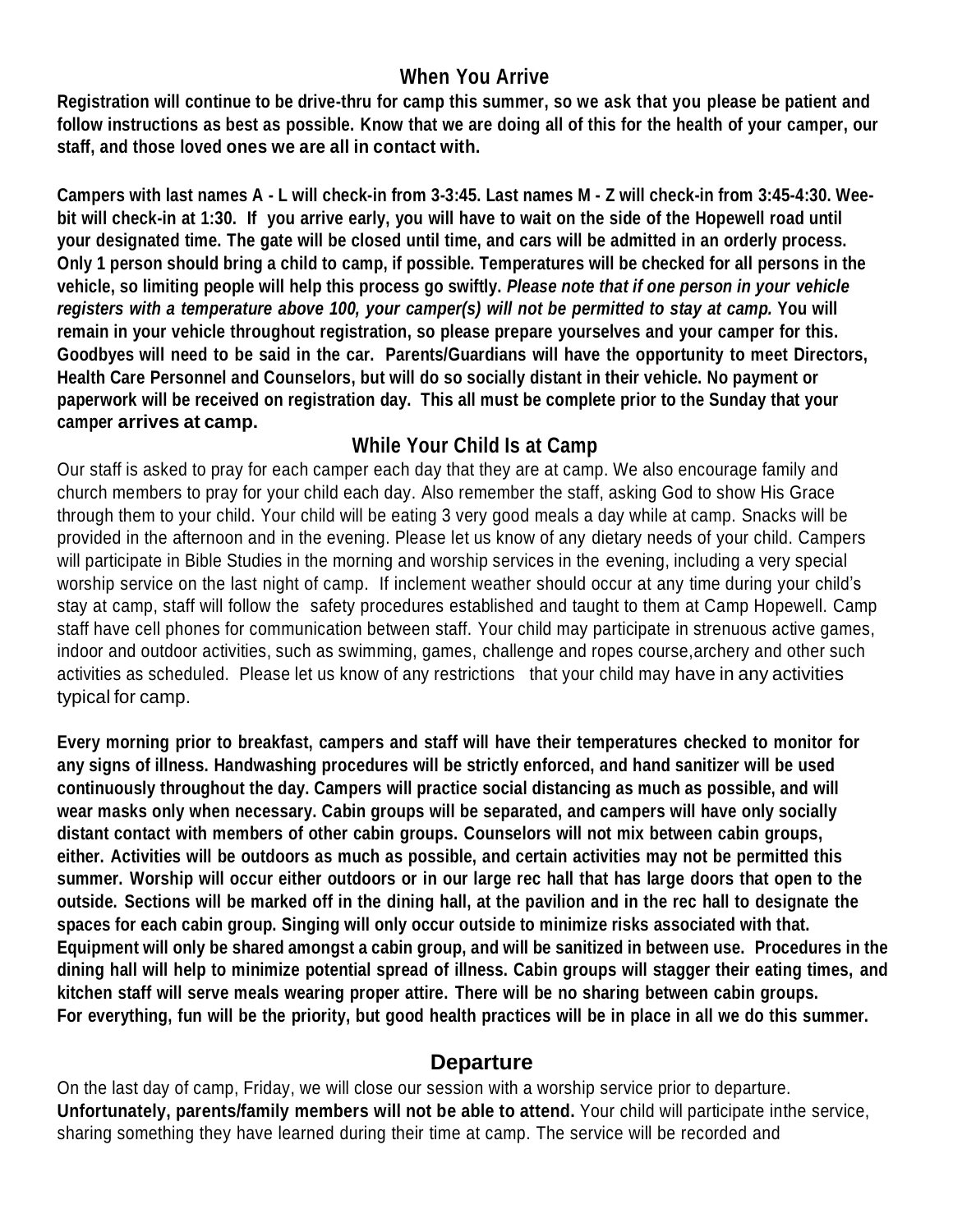posted on our Facebook page for families to enjoy. Check out will again be done from the vehicle. Campers with last names A - L will check out on Friday at 4:00pm. M-Z will check out at 4:30pm. Wee-bit check out will be at 4:30 pm. Again, if you arrive prior to your designated time, you will wait on the road outside the gate until your timeslot. You will sign out your camper, receive a camp photo and any

medication that needs to be returned to you. Your camper's luggage will be loaded in the vehicle and your camper will come to your vehicle with their counselor. Again, please wear a mask and stay in your vehicle to help the process go along swiftly. If someone other than the parent who registered and brought your child to camp will pick up your child, we must have written instructions identifying the person to whom we may release your child. Proper ID is required to pick up all campers. All campers must be picked up by 5:00pm on the **last day of camp.** If an emergency arises that requires a camper to be picked up early, please notify the camp office at 662-234-2254. No visitors will be allowed at camp in order to reduce contact during the pandemic.

**Late drop offs as well as early pick-ups are extremely discouraged. These serve as an interruption to your child and other children's camp experience. If you must pick up or drop off early, please contact Camp Hopewell and we will try to make arrangements; however, this is not guaranteed. If you have an emergency, please contact camp and we will work out an arrangement with you.**

#### **PLEASE DO NOT SHOW UP TO CAMP AT ANY TIME DURING THE WEEK WITHOUT CONTACTING CAMP PERSONNEL PRIOR TO YOUR ARRIVAL.**

### **The Homecoming**

God often makes the Hopewell experience a powerful growth event for campers. While the fun and crazy things are talked about most, there are deeper insights that may not be realized until sometime after camp is over. Life-long friendships and memories will continue to enrich your child. Welcome your child warmly and actively listen to all t h e camp stories. Ask questions to encourage sharing. We expect that older campers will have a heightened awareness of their Christian faith and may want to become more involved in the church. Guide and encourage your child as he/she discovers new ways to live and give expression to their growing faith. Your child may want to help with duties around the home similar to the way they did at camp. Encourage and celebrate any increased participation in family life. Campers will also make new friendships with campers and staff members during their time at camp. Please discuss with them how they may continue those relationships, either by phone, mail or social media sites such as Facebook. Hopewell maintains a Facebook and Instagram page, so feel free to connect with us or allow your child to stay connected through this site.

The Directors desire to hear from parents about their child's camp experience. You will be receiving an evaluation form shortly after the camp season. We want to keep doing what is good and to improve the program everywhere we can. If you become aware of a negative experience at camp, please let us know as soon as possible.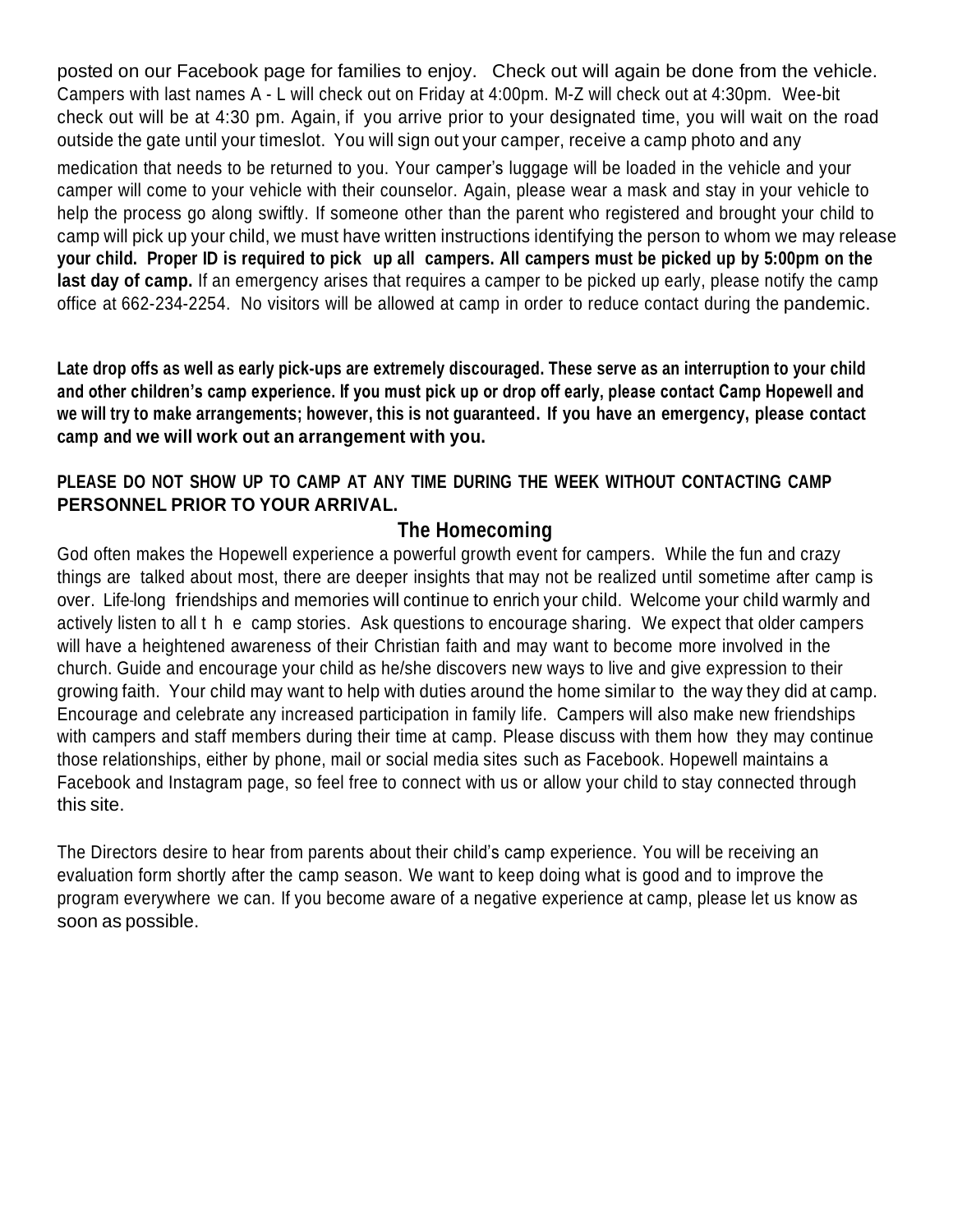#### **Frequently Asked Questions About Hopewell**

#### **How is the health of my child cared for?**

A health history is required for every camper and a health screening is done after arrival at camp. All medications brought to camp are kept safely in the Health Center and dispensed by our Health Care Manager. Our Health Care Manager works under the direction of our camp nurse who visits the camp daily and our camp physician who is on call. Baptist Memorial Hospital is only 15 minutes away. Basic accident and illness insurance is carried on all campers. All adult camp staff members are certified in first aid/CPR. Parents or guardians will be called in the event of any illness or injury that requires a doctor's care.

#### **How are staff selected and supervised?**

All counselors are 18 years old or older. Most have completed one or more years of college. All have a firm Christian faith. All prospects complete a written application, are interviewed by a director, and undergo a background check. For some positions, like lifeguards, we require proof of certification and require a skills test performed at Hopewell. For other positions, such as Challenge Course Lead, we require special training and review skills on our course. All staff are required to attend two weeks of counselor's training. A director is at camp during all camp sessions. Staff is observed daily. The directors conduct formal performance reviews. Directors, Darren & Allyson Ashmore live onsite and share responsibilities for care of campers and staff.

#### **Are scholarships available?**

Many churches support the camp experience by paying some or the entire fee for their members. Hopewell has a scholarship fund to give additional support when needed.

#### **May siblings or friends come together?**

YES! Even though camp programs are separated by age and special interests, there is something for all ages almost every week. Cabin mate requests can be made with campers who are in the same camp session. We try to honor requests for a cabin mate. We ask that you only request ONE cabin mate. It may be impossible to put multiple requests all together. **For our sessions this summer, please request a cabin mate that is in the same grade as your camper.** 

#### **May I visit?**

Experience has shown that visits during a 6-day camp can detract from the child's experience and often will trigger missing home in other campers. **We ask that parents and friends do not visit during camp.** If a visit is necessary, please make arrangements through the office before arriving at camp. Upon arrival, please remain in your vehicle until greeted and directed by a staff person. No visitors are allowed on camp property after 10:00pm, except in case of an emergency.

#### **When will I be contacted in a situation pertaining to my child?**

Counselors and Camp Directors are trained extensively on handling personal and medical situations with your children. However, in extreme cases of missing home, medical illness or injury, or other situations where a Director deems it necessary to contact a parent, you will be phoned by a Director. If you would like to call and check on your child, you may call the camp office during the hours of 8am-4pm at 662-234-2254 for an update. If there is an after-hours emergency, call the camp office and an emergency number will be given to you on the voice mail.

#### **What is the staff to camper ratio?**

Our ratios for staff supervision of campers are as follows: Ages 6-9 is 1:6 (staff to camper) and ages 10-16 is 1:8.

#### **Can my child take swimming lessons?**

Swimming instruction is not a part of our camp program. Campers will be taught safety procedures for the swimming areas. They will also be orientated on swimming procedures, but will not be given formal lessons as for certification. A "Swim Check" is performed for each camper shortly after arrival at camp to assess their abilities to insure a most safe and enjoyable experience for them.

**Still have questions?** Feel free to call us at 662-234-2254 or email us at [info@camphopewell.com](mailto:info@camphopewell.com) We are committed to making this experience the best one it can be for you and for your camper.

Camper applications are accepted without regard to ethnicity, race, church denomination or religion, on a space available basis in the order they are received with deposit. We will discuss with parents the best way to serve a child with disabilities.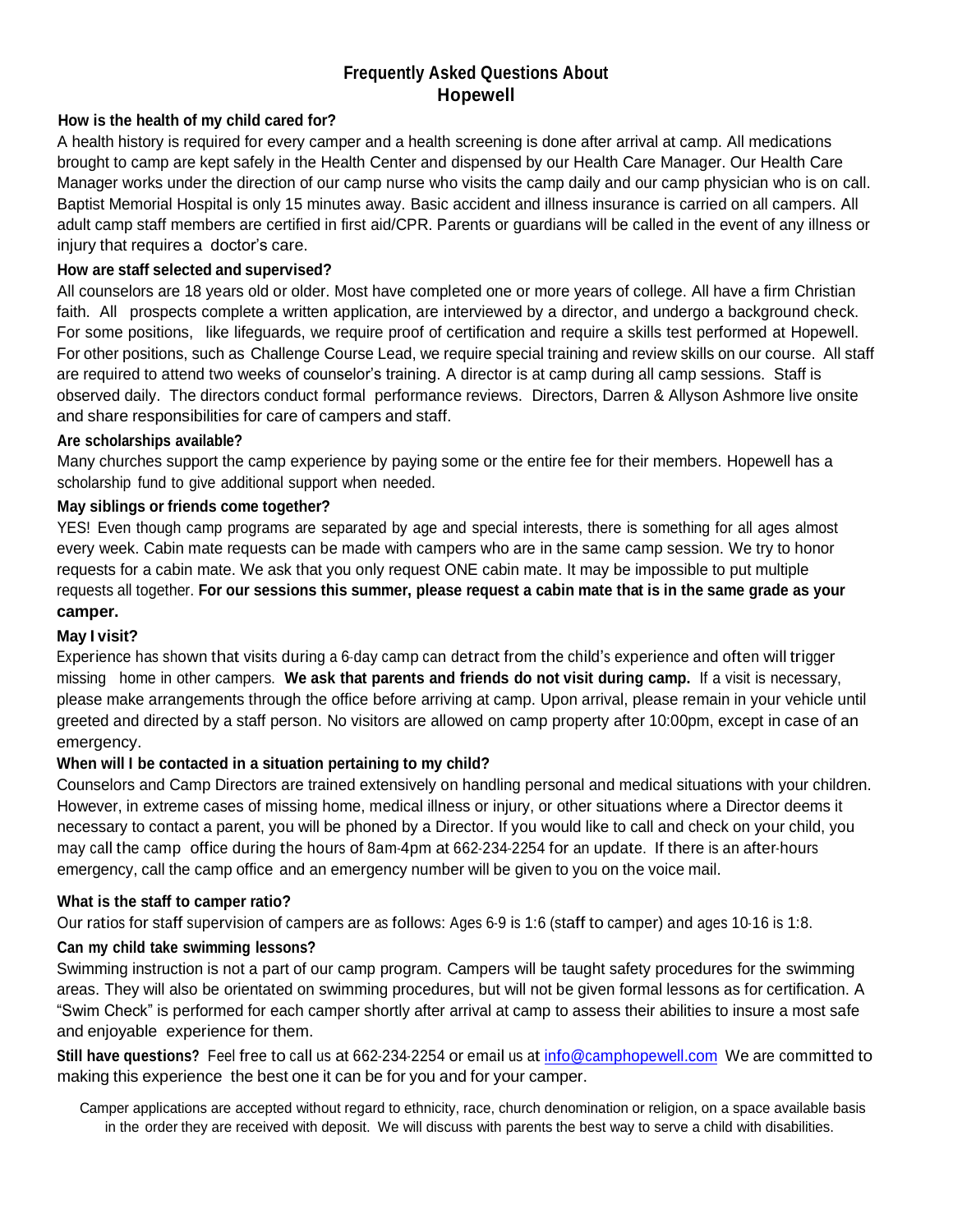# **Camp Hopewell Healthy @ Home**



**Community is a big part of what we do here at Camp Hopewell. We are SO excitedto be sharing community with our campers this summer, even if it will be a little different than what we are all used to. In the interest of everyone involved in our camp community this summer, please take a look at these considerations below. It will be imperative that you and your camper understand the importance of keeping everyone healthy here at camp this summer and the role that you play to make it happen. If youhave any questions about these, please let us know. We would be more than happy to discuss them with you.**

**1. Please stay home and call the camp office if your child ( or anyone in your family) is showing any of the following symptoms : cough, shortness of breath, fever, chills, muscle pain, sore throat, new loss of smell or taste, nausea, vomiting,diarrhea.**

**2. Talk to your camper about the importance of proper handwashing and makesure to practice before coming to camp.**

**3. Watch the video we have provided as a family before you come to camp!**

**4. Make sure that you talk with your camper about the fact that camp will look different this summer. Different policies and procedures are being put in place tokeep everyone safe.**

**5. Discuss social distancing and its importance.**

**6. Practice using a mask and normalizing the behavior. There may be times when wearing a mask will be necessary at camp.**

**7. Discuss with your child about talking to a counselor if something doesn't feel right.**

**8. Contact the camp if your camper or anyone in your family develops the above mentioned symptoms or tests positive for COVID-19 in the fourteen day periodafter your child arrives home from camp.**